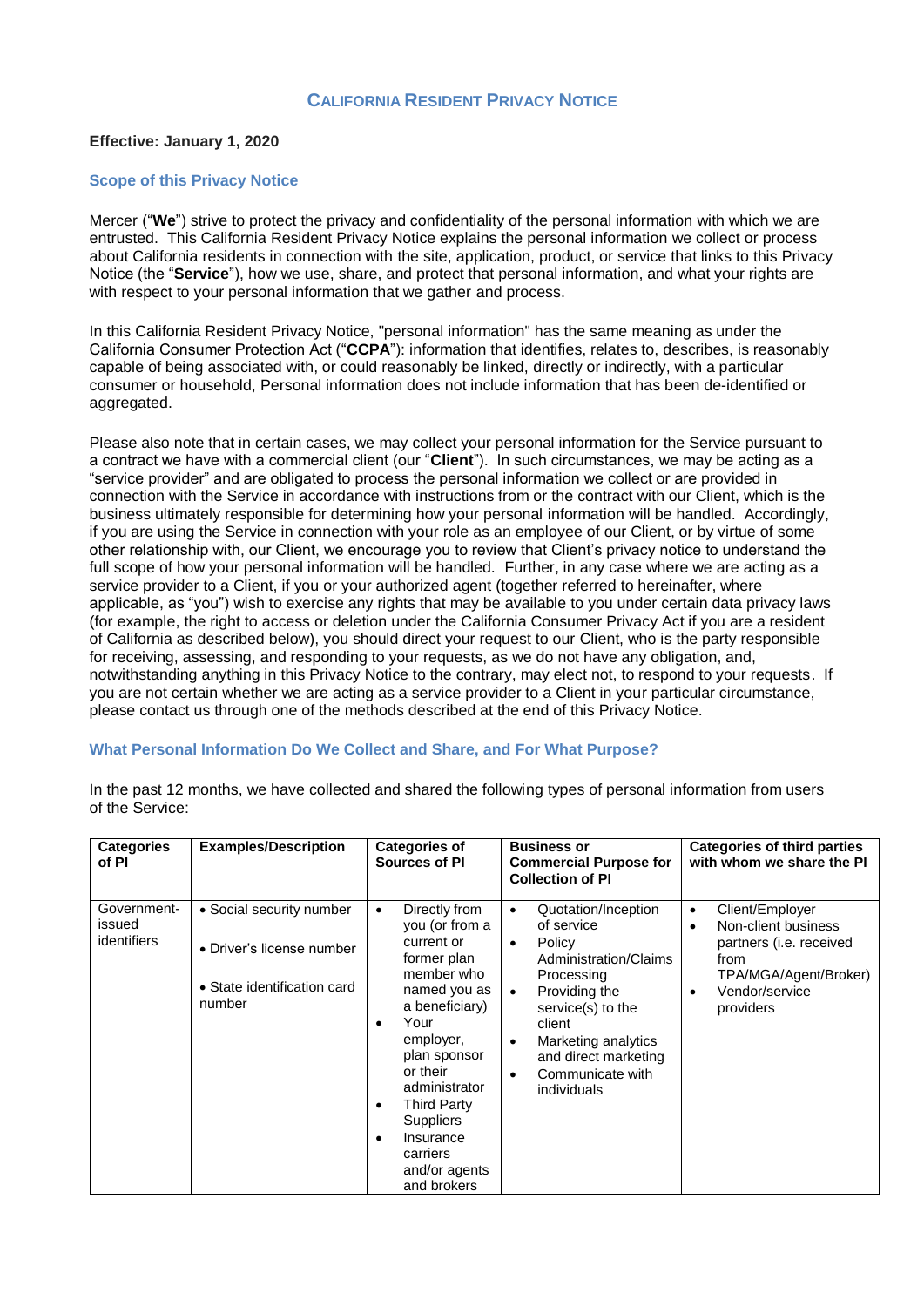| <b>Categories</b><br>of PI                | <b>Examples/Description</b>                                                                                                                                                                                                   | <b>Categories of</b><br><b>Sources of PI</b>                                                                                                                                                                                                                                                                                   | <b>Business or</b><br><b>Commercial Purpose for</b><br><b>Collection of PI</b>                                                                                                                                                                                                        | <b>Categories of third parties</b><br>with whom we share the PI                                                                                                                                                                                                                                                                                      |
|-------------------------------------------|-------------------------------------------------------------------------------------------------------------------------------------------------------------------------------------------------------------------------------|--------------------------------------------------------------------------------------------------------------------------------------------------------------------------------------------------------------------------------------------------------------------------------------------------------------------------------|---------------------------------------------------------------------------------------------------------------------------------------------------------------------------------------------------------------------------------------------------------------------------------------|------------------------------------------------------------------------------------------------------------------------------------------------------------------------------------------------------------------------------------------------------------------------------------------------------------------------------------------------------|
| <b>Other Unique</b><br><b>Identifiers</b> | • Employee ID<br>• Account name/number<br>• Insurance policy<br>number                                                                                                                                                        | Directly from<br>$\bullet$<br>you (or from a<br>current or<br>former plan<br>member who<br>named you as<br>a beneficiary)<br>Your<br>$\bullet$<br>employer,<br>plan sponsor<br>or their<br>administrator<br><b>Third Party</b><br>$\bullet$<br>Suppliers<br>Insurance<br>$\bullet$<br>carriers<br>and/or agents<br>and brokers | Quotation/Inception<br>$\bullet$<br>of service<br>$\bullet$<br>Policy<br>Administration/Claims<br>Processing<br>Providing the<br>$\bullet$<br>service(s) to the<br>client<br>Marketing analytics<br>$\bullet$<br>and direct marketing<br>Communicate with<br>$\bullet$<br>individuals | Client/Employer<br>$\bullet$<br>Non-client business<br>$\bullet$<br>partners (i.e. received<br>from<br>TPA/MGA/Agent/Broker)<br>Vendor/service<br>$\bullet$<br>providers                                                                                                                                                                             |
| Contact<br>Information                    | • Honorifics<br>• Company or school<br>name<br>$\bullet$ Title<br>• Alias<br>• Mailing address<br>• Email address<br>• Telephone and fax<br>numbers<br>• Contact information for<br>related individuals<br>(household or job) | Directly from<br>$\bullet$<br>you (or from a<br>current or<br>former plan<br>member who<br>named you as<br>a beneficiary)<br>Your<br>$\bullet$<br>employer,<br>plan sponsor<br>or their<br>administrator<br><b>Third Party</b><br>$\bullet$<br>Suppliers<br>Insurance<br>$\bullet$<br>carriers<br>and/or agents<br>and brokers | Quotation/Inception<br>$\bullet$<br>of service<br>Policy<br>$\bullet$<br>Administration/Claims<br>Processing<br>Providing the<br>$\bullet$<br>service(s) to the<br>client<br>Marketing analytics<br>$\bullet$<br>and direct marketing<br>Communicate with<br>$\bullet$<br>individuals | Client/Employer<br>$\bullet$<br>Non-client business<br>$\bullet$<br>partners (i.e. received<br>from<br>TPA/MGA/Agent/Broker)<br>Vendor/service<br>$\bullet$<br>providers                                                                                                                                                                             |
| Individual<br><b>Attributes</b>           | • Marital status<br>$\bullet$ Race<br>• Religion<br>• National origin •<br>Veteran status<br>$\bullet$ Gender<br>$\bullet$ Age<br>• Physical or mental<br>disability<br>• Sexual orientation                                  | Directly from<br>$\bullet$<br>you (or from a<br>current or<br>former plan<br>member who<br>named you as<br>a beneficiary)<br>Your<br>$\bullet$<br>employer,<br>plan sponsor<br>or their<br>administrator<br><b>Third Party</b><br>$\bullet$<br>Suppliers<br>Insurance<br>$\bullet$<br>carriers<br>and/or agents<br>and brokers | Quotation/Inception<br>$\bullet$<br>of service<br>Policy<br>$\bullet$<br>Administration/Claims<br>Processing<br>Providing the<br>$\bullet$<br>service(s) to the<br>client<br>Marketing analytics<br>$\bullet$<br>and direct marketing<br>Communicate with<br>$\bullet$<br>individuals | Client/Employer<br>$\bullet$<br>Non-client business<br>$\bullet$<br>partners (i.e. received<br>from<br>TPA/MGA/Agent/Broker)<br>Vendor/service<br>$\bullet$<br>providers<br>Client/Employer<br>$\bullet$<br>Non-client business<br>$\bullet$<br>partners (i.e. received<br>from<br>TPA/MGA/Agent/Broker)<br>Vendor/service<br>$\bullet$<br>providers |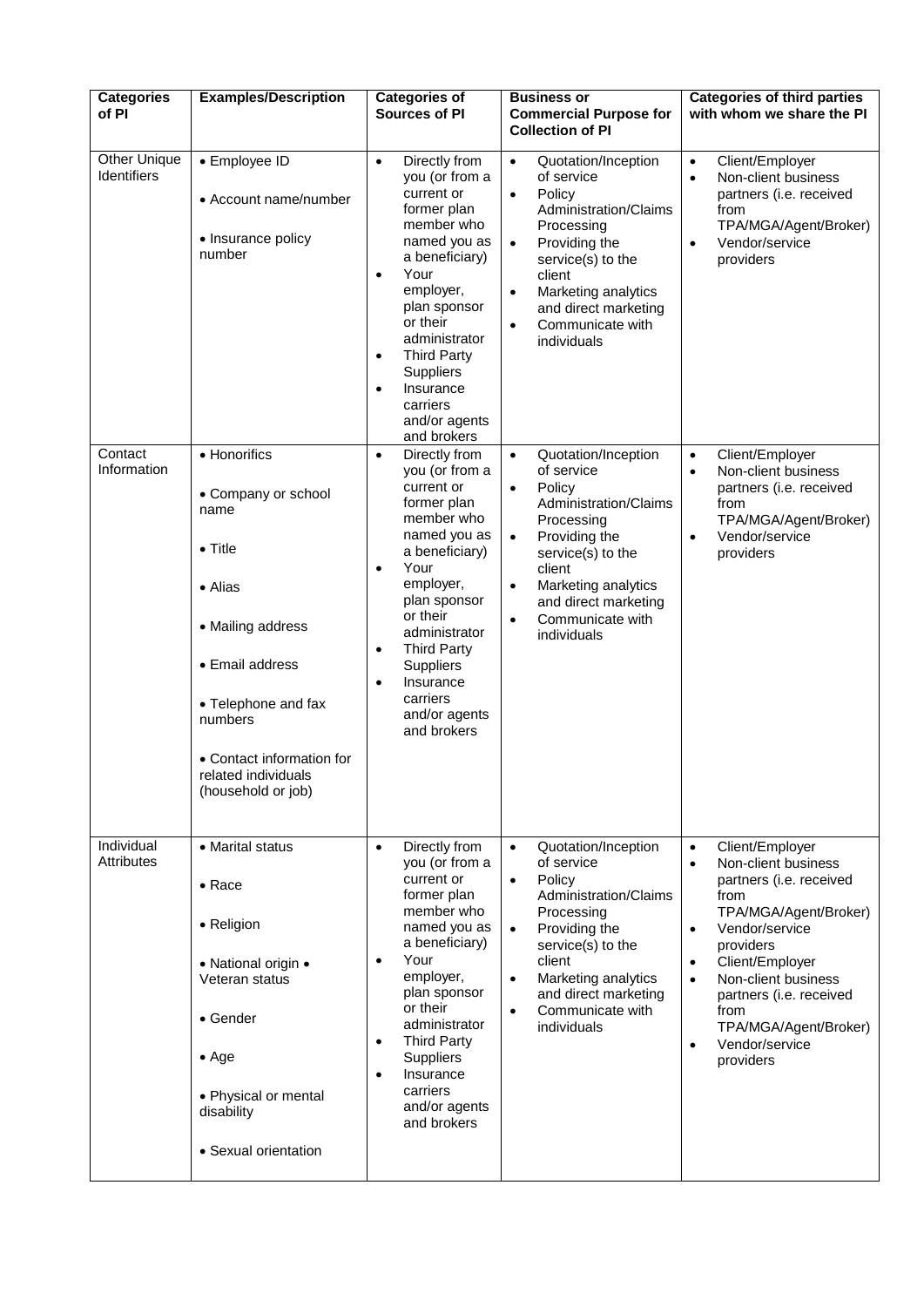| <b>Categories</b><br>of PI | <b>Examples/Description</b>                                                                                                                                                                                                                                                                                                                                                                                            | <b>Categories of</b><br><b>Sources of PI</b>                                                                                                                                                                                                                                                                                   | <b>Business or</b><br><b>Commercial Purpose for</b><br><b>Collection of PI</b>                                                                                                                                                                                                        | <b>Categories of third parties</b><br>with whom we share the PI                                                                                                          |
|----------------------------|------------------------------------------------------------------------------------------------------------------------------------------------------------------------------------------------------------------------------------------------------------------------------------------------------------------------------------------------------------------------------------------------------------------------|--------------------------------------------------------------------------------------------------------------------------------------------------------------------------------------------------------------------------------------------------------------------------------------------------------------------------------|---------------------------------------------------------------------------------------------------------------------------------------------------------------------------------------------------------------------------------------------------------------------------------------|--------------------------------------------------------------------------------------------------------------------------------------------------------------------------|
|                            | Beneficiaries/Dependents                                                                                                                                                                                                                                                                                                                                                                                               |                                                                                                                                                                                                                                                                                                                                |                                                                                                                                                                                                                                                                                       |                                                                                                                                                                          |
| Financial<br>Information   | • Financial account<br>numbers<br>• Insurance account<br>numbers<br>• Payment card data<br>• Consumer reporting<br>data,                                                                                                                                                                                                                                                                                               | Directly from<br>$\bullet$<br>you (or from a<br>current or<br>former plan<br>member who<br>named you as<br>a beneficiary)<br>Your<br>$\bullet$<br>employer,<br>plan sponsor<br>or their<br>administrator<br><b>Third Party</b><br>$\bullet$<br>Suppliers<br>Insurance<br>$\bullet$<br>carriers<br>and/or agents<br>and brokers | Quotation/Inception<br>$\bullet$<br>of service<br>Policy<br>$\bullet$<br>Administration/Claims<br>Processing<br>Providing the<br>$\bullet$<br>service(s) to the<br>client<br>Marketing analytics<br>$\bullet$<br>and direct marketing<br>Communicate with<br>$\bullet$<br>individuals | Client/Employer<br>$\bullet$<br>Non-client business<br>$\bullet$<br>partners (i.e. received<br>from<br>TPA/MGA/Agent/Broker)<br>Vendor/service<br>$\bullet$<br>providers |
| Health<br>Information      | · Patient records, clinical<br>trial records<br>• Information about a<br>consumer's diagnosis or<br>treatment for health<br>conditions<br>• Information about<br>payment for healthcare<br>services<br>• Data collected by a<br>healthcare provider or<br>health insurance<br>company subject to<br><b>HIPAA or CMIA</b><br>• Disability status d<br>• Medical fitness for work<br>records<br>• Inferred data (health) | Directly from<br>$\bullet$<br>you (or from a<br>current or<br>former plan<br>member who<br>named you as<br>a beneficiary)<br>Your<br>$\bullet$<br>employer,<br>plan sponsor<br>or their<br>administrator<br><b>Third Party</b><br>$\bullet$<br>Suppliers<br>Insurance<br>carriers<br>and/or agents<br>and brokers              | Quotation/Inception<br>$\bullet$<br>of service<br>Policy<br>$\bullet$<br>Administration/Claims<br>Processing<br>Providing the<br>$\bullet$<br>service(s) to the<br>client<br>Marketing analytics<br>$\bullet$<br>and direct marketing<br>Communicate with<br>$\bullet$<br>individuals | Client/Employer<br>$\bullet$<br>Non-client business<br>$\bullet$<br>partners (i.e. received<br>from<br>TPA/MGA/Agent/Broker)<br>Vendor/service<br>$\bullet$<br>providers |
| Policy<br>Information      | • Any policy<br>documentation or<br>information submitted in<br>order to obtain quotes                                                                                                                                                                                                                                                                                                                                 | Directly from<br>$\bullet$<br>you (or from a<br>current or<br>former plan<br>member who<br>named you as<br>a beneficiary)<br>Your<br>$\bullet$<br>employer,<br>plan sponsor                                                                                                                                                    | $\bullet$<br>Quotation/Inception<br>of service<br>Policy<br>$\bullet$<br>Administration/Claims<br>Processing<br>Providing the<br>$\bullet$<br>service(s) to the<br>client<br>Marketing analytics<br>$\bullet$<br>and direct marketing                                                 | Client/Employer<br>$\bullet$<br>Non-client business<br>$\bullet$<br>partners (i.e. received<br>from<br>TPA/MGA/Agent/Broker)<br>Vendor/service<br>$\bullet$<br>providers |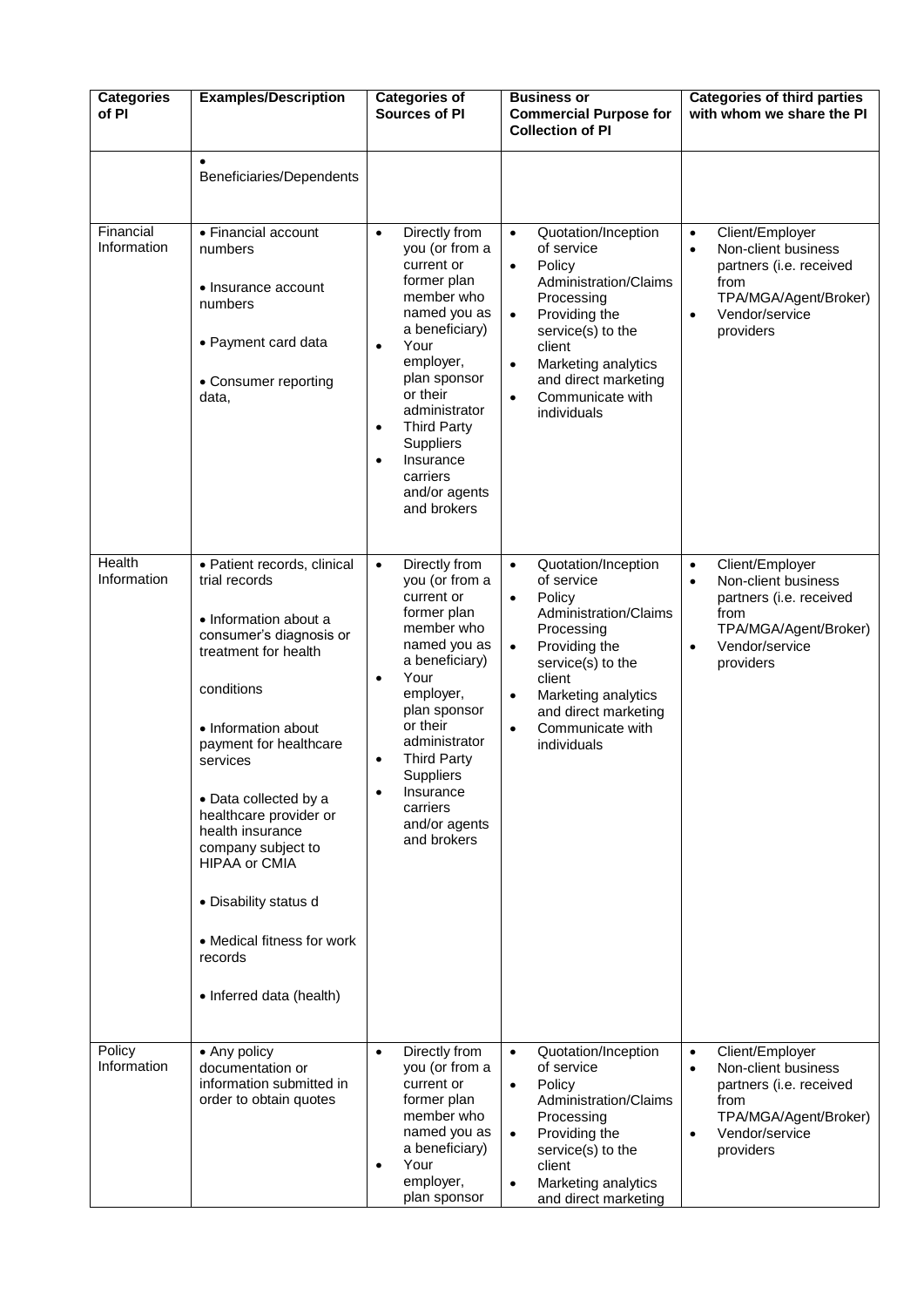| <b>Categories</b><br>of PI                              | <b>Examples/Description</b>                                                                                                                                 | <b>Categories of</b><br><b>Sources of PI</b>                                                                                                                                                                                                                                                                                          | <b>Business or</b><br><b>Commercial Purpose for</b><br><b>Collection of PI</b>                                                                                                                                                                                                        | <b>Categories of third parties</b><br>with whom we share the PI                                                                                                          |
|---------------------------------------------------------|-------------------------------------------------------------------------------------------------------------------------------------------------------------|---------------------------------------------------------------------------------------------------------------------------------------------------------------------------------------------------------------------------------------------------------------------------------------------------------------------------------------|---------------------------------------------------------------------------------------------------------------------------------------------------------------------------------------------------------------------------------------------------------------------------------------|--------------------------------------------------------------------------------------------------------------------------------------------------------------------------|
|                                                         |                                                                                                                                                             | or their<br>administrator<br><b>Third Party</b><br>$\bullet$<br>Suppliers<br>Insurance<br>$\bullet$<br>carriers<br>and/or agents<br>and brokers                                                                                                                                                                                       | Communicate with<br>$\bullet$<br>individuals                                                                                                                                                                                                                                          |                                                                                                                                                                          |
| Professional<br>or<br>Employment-<br>related<br>records | • Titles<br>• CV/work history                                                                                                                               | Directly from<br>$\bullet$<br>you (or from a<br>current or<br>former plan<br>member who<br>named you as<br>a beneficiary)<br>Your<br>$\bullet$<br>employer,<br>plan sponsor<br>or their<br>administrator<br><b>Third Party</b><br>$\bullet$<br><b>Suppliers</b><br>Insurance<br>$\bullet$<br>carriers<br>and/or agents<br>and brokers | $\bullet$<br>Quotation/Inception<br>of service<br>Policy<br>$\bullet$<br>Administration/Claims<br>Processing<br>Providing the<br>$\bullet$<br>service(s) to the<br>client<br>Marketing analytics<br>$\bullet$<br>and direct marketing<br>Communicate with<br>$\bullet$<br>individuals | Client/Employer<br>$\bullet$<br>Non-client business<br>$\bullet$<br>partners (i.e. received<br>from<br>TPA/MGA/Agent/Broker)<br>Vendor/service<br>$\bullet$<br>providers |
| Commercial<br>Information                               | • Purchase history<br>• Service records<br>• Personal property<br>• Customer service<br>records<br>• Communication<br>preferences<br>• Shopping preferences | Directly from<br>$\bullet$<br>you (or from a<br>current or<br>former plan<br>member who<br>named you as<br>a beneficiary)<br>Your<br>$\bullet$<br>employer,<br>plan sponsor<br>or their<br>administrator<br><b>Third Party</b><br>$\bullet$<br>Suppliers<br>Insurance<br>$\bullet$<br>carriers<br>and/or agents<br>and brokers        | Quotation/Inception<br>$\bullet$<br>of service<br>Policy<br>$\bullet$<br>Administration/Claims<br>Processing<br>Providing the<br>$\bullet$<br>service(s) to the<br>client<br>Marketing analytics<br>$\bullet$<br>and direct marketing<br>Communicate with<br>$\bullet$<br>individuals | Client/Employer<br>$\bullet$<br>Non-client business<br>$\bullet$<br>partners (i.e. received<br>from<br>TPA/MGA/Agent/Broker)<br>Vendor/service<br>$\bullet$<br>providers |
| Audio, video,<br>or visual<br>information               | • Call center recordings<br>• Voicemails                                                                                                                    | Directly from<br>$\bullet$<br>you (or from a<br>current or<br>former plan<br>member who<br>named you as<br>a beneficiary)<br>Your<br>$\bullet$<br>employer,<br>plan sponsor<br>or their<br>administrator<br><b>Third Party</b><br>$\bullet$<br><b>Suppliers</b>                                                                       | Quotation/Inception<br>$\bullet$<br>of service<br>Policy<br>٠<br>Administration/Claims<br>Processing<br>Providing the<br>$\bullet$<br>service(s) to the<br>client<br>Marketing analytics<br>$\bullet$<br>and direct marketing<br>Communicate with<br>$\bullet$<br>individuals         | Client/Employer<br>$\bullet$<br>Non-client business<br>$\bullet$<br>partners (i.e. received<br>from<br>TPA/MGA/Agent/Broker)<br>Vendor/service<br>$\bullet$<br>providers |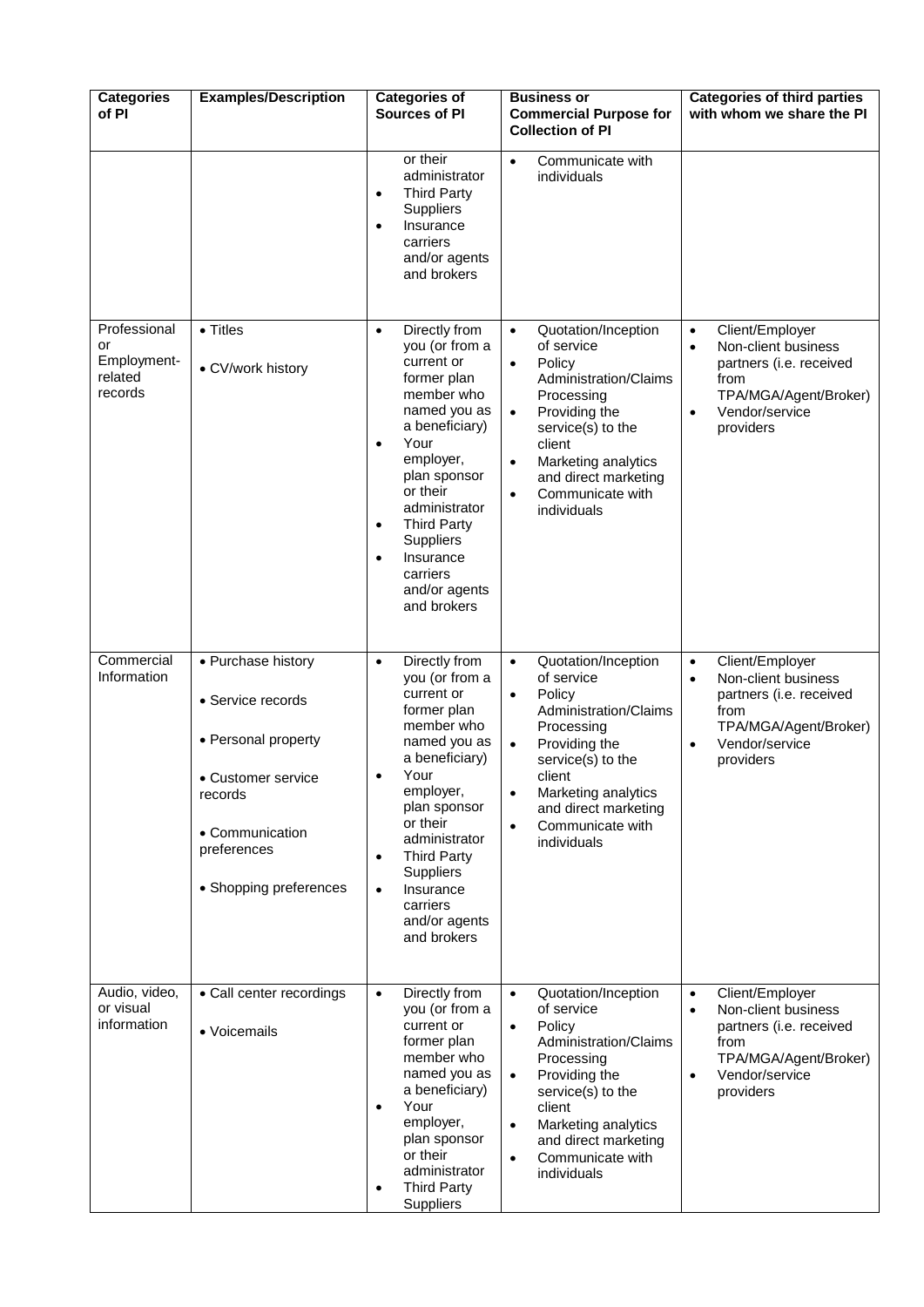| <b>Categories</b><br>of PI | <b>Examples/Description</b> | <b>Categories of</b><br>Sources of PI                 | <b>Business or</b><br><b>Commercial Purpose for</b><br><b>Collection of PI</b> | <b>Categories of third parties</b><br>with whom we share the PI |
|----------------------------|-----------------------------|-------------------------------------------------------|--------------------------------------------------------------------------------|-----------------------------------------------------------------|
|                            |                             | Insurance<br>carriers<br>and/or agents<br>and brokers |                                                                                |                                                                 |

We may also use or share de-identified information that is not reasonably likely to identify you for commercially legitimate business purposes.

We do not sell personal information to any third parties, and have not done so in the preceding 12 months.

## **Your Rights as a California Resident**

Under California law, some California residents have specific rights regarding their personal information. These rights are subject to certain exceptions as described below. Further, if we have collected or processed your personal information in connection with a product or service we are providing to our Client that is a company, partnership, sole proprietorship, nonprofit or government agency, and you are an employee, owner, director, officer, or contractor of that entity, rights 1-3 below are not available to you until at least January 1, 2021.

When required, we will respond to most requests within 45 days, unless it is reasonably necessary for us to extend our response time.

## **1. Right to Disclosure of Information**

You have the right to request that we disclose certain information regarding our practices with respect to personal information. If you submit a valid and verifiable request and we confirm your identity and/or authority to make the request, we will disclose to you any of the following at your direction:

- The categories of personal information we have collected about you in the last 12 months.
- The categories of sources for the personal information we have collected about you in the last 12 months.
- Our business or commercial purpose for collecting that personal information.
- The categories of third parties with whom we share that personal information.
- The specific pieces of personal information we collected about you.
- If we sold your personal information for a business purpose, a list of the personal information types that each category of recipient purchased.
- If we disclosed your personal information to a third party for a business purpose, a list of the personal information types that each category of recipient received.

## **2. Right to Delete Personal Information**

You have the right to request that we delete any of your personal information that we collected from you and retained, subject to certain exceptions. If you submit a valid and verifiable request and we can confirm your identity and/or authority to make the request, we will determine if retaining the information is necessary for us or our service providers to:

- Complete a transaction for which we collected the personal information, provide a good or service that you requested, take actions reasonably anticipated within the context of our ongoing business relationship with you, or otherwise perform our contract with you
- Detect security incidents, protect against malicious, deceptive, fraudulent, or illegal activity, or prosecute those responsible for such activities;
- Debug products to identify and repair errors that impair existing intended functionality.
- Exercise free speech, ensure the right of another consumer to exercise their free speech rights, or exercise another right provided for by law;
- Comply with the California Electronic Communications Privacy Act (Cal. Penal Code § 1546 seq.);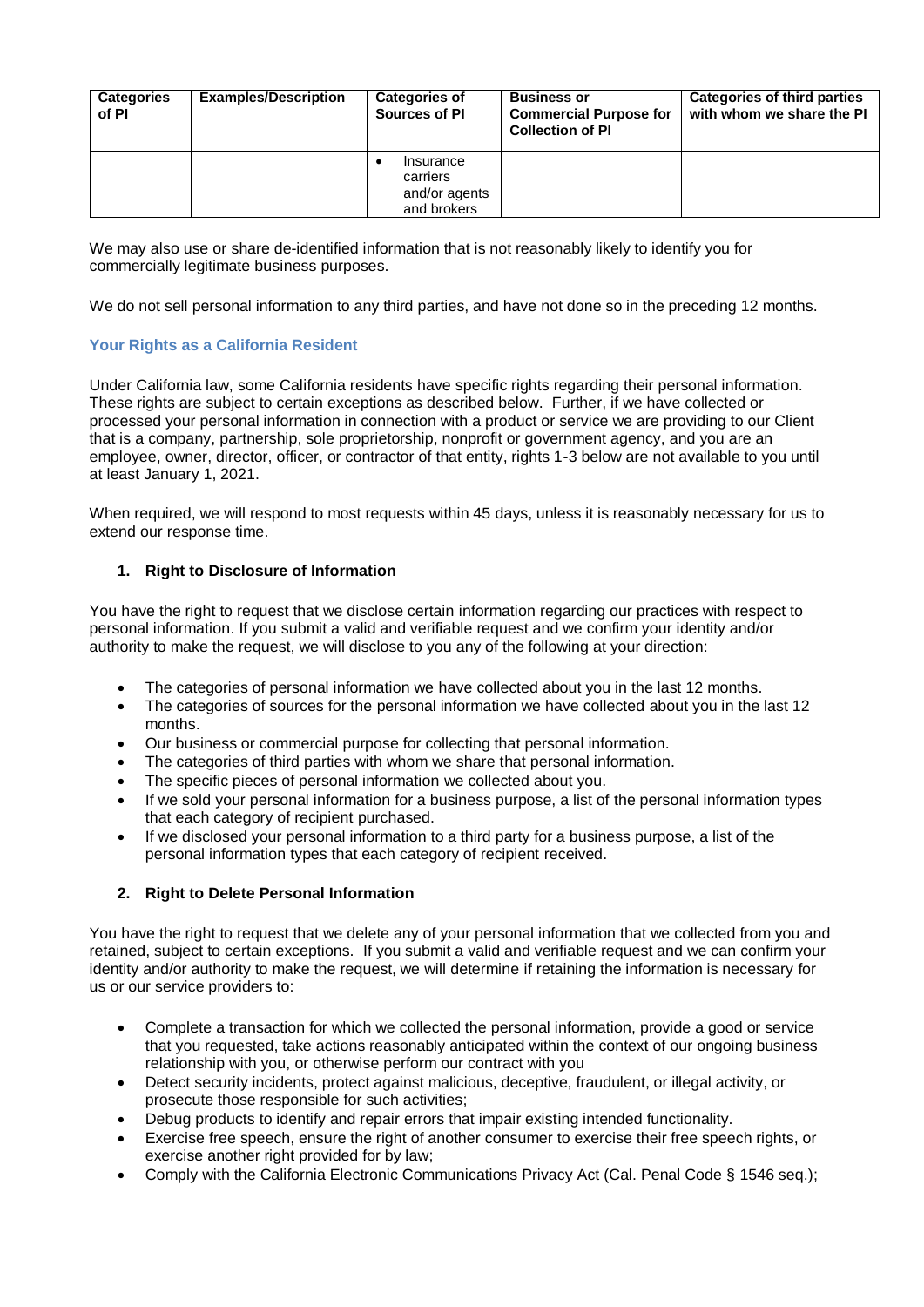- Engage in public or peer-reviewed scientific, historical, or statistical research in the public interest that adheres to all other applicable ethics and privacy laws, when the information's deletion may likely render impossible or seriously impair the research's achievement, if you previously provided informed consent;
- Enable solely internal uses that are reasonably aligned with consumer expectations based on your relationship with us;
- Comply with a legal obligation; and/or
- Make other internal and lawful uses of that information that are compatible with the context in which you provided it.

If none of the above retention conditions apply, we will delete your personal information from our records and direct our service providers to do the same.

## **How to exercise the above rights**

To exercise your rights to disclosure or deletion described above, please click on the lin[k here](https://www.mercer.com/privacy/individual-rights-request-form.html) to submit an individual rights request.

Alternatively, you may call us at 855-518-4620.

\*Please note that, as described above, in certain cases we may collect your personal information as a service provider pursuant to a contract we have with a commercial Client to provide the Service. In any case where we are acting as a service provider to a Client, you should direct your requests to exercise your rights available under data privacy laws to our Client, who is the party responsible for receiving, assessing, and responding to your requests. As a service provider, we do not have any obligation, and, notwithstanding anything in this Privacy Notice to the contrary, may elect not, to respond to your requests.

Only you or a person legally authorized to act on your behalf may make a verifiable consumer request related to your personal information.

You may make a verifiable consumer request for access or deletion no more than twice within a 12-month period. The verifiable request must:

- Provide sufficient information that allows us to reasonably verify you are the person about whom we collected personal information or an authorized representative. Depending on the nature of your request and the sensitivity of the information we hold about you, we may ask you to confirm various data elements we already have on file such as your mailing address and phone number, or, in case of sensitive personal information, we may require you to submit a copy of a government issued identification.
	- and
- Describe your request with sufficient detail that allows us to properly understand, evaluate, and respond to it.

You will not be required to create an account with us in order to submit a verifiable request, though we may communicate with you about your request via a pre-established account if applicable. However, in order to safeguard the personal information in our possession, if we cannot verify your identity or authority to act on another's behalf, we will be unable to comply with your request. We will only use personal information you provide when submitting a verifiable request to confirm your identity or authority, or to fulfil your request.

## **3. Right to Opt out of Sales of Your Personal Information**

As a California resident, you have the right to direct a business that sells your personal information to third parties not to sell your personal information. This right is referred to as "the right to opt-out."

Because we do not sell your personal information, we do not provide any mechanism for you to exercise the right to opt out.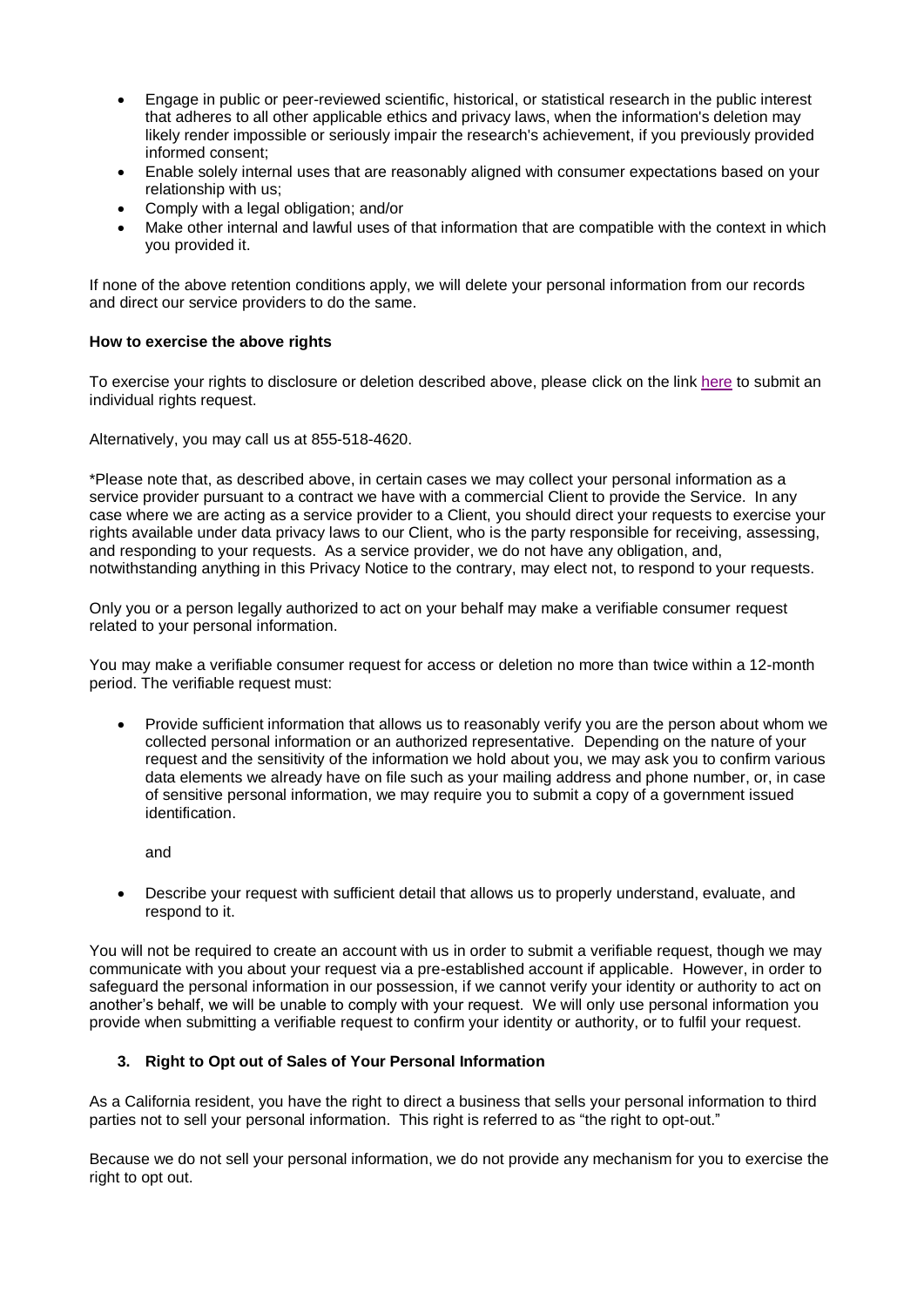## **4. Right to Non-Discrimination**

You may exercise your rights under the CCPA without discrimination. For example, unless the CCPA provides an exception, we will not:

- Deny you goods or services;
- Charge you different prices or rates for goods or services, including through granting discounts or other benefits, or imposing penalties;
- Provide you a different level or quality of goods or services; or
- Suggest that you may receive a different price or rate for goods or services or a different level or quality of goods or services.

We may offer you financial incentives to provide us with personal information that is reasonably related to the information's value. This could result in different prices, rates, or quality levels for our products or services. Any financial incentive we offer will be described in written terms that explain the material aspects of the financial incentive program. You must opt-in to any financial incentive program and may revoke your consent at any time by contacting us as indicated below.

## **5. Direct Marketing and Do Not Track Signals**

Under California's "Shine the Light" law, California residents may request and obtain a notice once a year about the personal information we shared with other businesses for their own direct marketing purposes. Such a notice will include a list of the categories of personal information that were shared (if any) and the names and addresses of all third parties with which the personal information was shared (if any). The notice will cover the preceding calendar year. To obtain such a notice, please contact us as described below. In addition, under this law you are entitled to be advised how we handle "Do Not Track" browser signals. Because there currently is not an industry or legal standard for recognizing or honoring DNT signals, we do not honor Do Not Track requests at this time.

## **Minors**

We do not knowingly collect personal information from children under 13. If we learn that we have collected any personal information from a child under the age of 13 without verifiable parental consent, we will delete that information from our files as quickly as possible. If you believe that we may have collected information from a child under 13, please contact us at the email address provided below.

We never sell the personal information of minors under 16 years of age, and would not do so in the future without affirmative authorization of the consumer if between 13 to 16 years of age, or the parent or guardian of a consumer less than 13 years of age.

## **How Long Do We Keep Your Information?**

We will retain your personal information for as long as is necessary for the processing purpose(s) for which it was collected and other permitted purpose(s), including retention of personal information pursuant to any applicable contract, law or regulation. Our retention periods vary based on business, legal and regulatory needs.

#### **What Steps Do We Take to Protect Your Information?**

This site and all information submitted by or on behalf of you through this site may be collected, stored, and processed in countries other than the one in which you reside, including, but not limited to, the United States.

We restrict access to your personal information to only those employees of ours, our affiliates, and thirdparty service providers who reasonably need it to provide products and/or services. We have implemented physical, administrative, and technical safeguards to protect your personal information from unauthorized access. However, as effective as our security measures are, no security system is impenetrable. We cannot guarantee the security of these systems, nor can we guarantee that information supplied by you or on your behalf cannot be intercepted while being transmitted over the Internet.